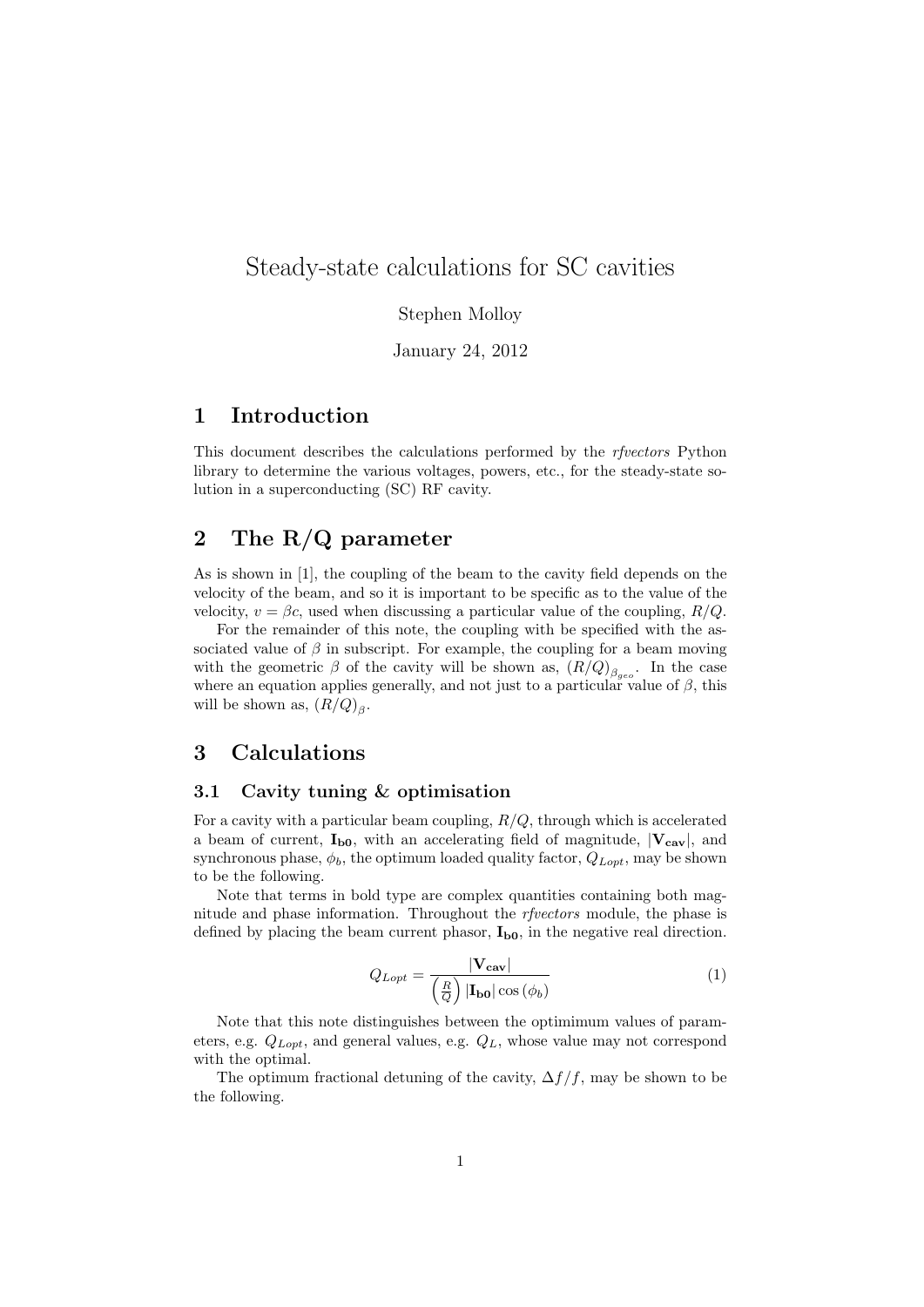$$
\left(\frac{\Delta f}{f}\right)_{opt} = -\frac{\left(\frac{R}{Q}\right)_{\beta}|\mathbf{I}_{\mathbf{b0}}|\sin(\phi_b)}{2|\mathbf{V}_{\mathbf{cav}}|}\tag{2}
$$

The tuning angle may be calculated from the fractional frequency.

$$
\tan\left(\psi\right) = 2Q_L \frac{\Delta f}{f} \tag{3}
$$

### 3.2 Beam induced voltage

The voltage,  $V_b$ , induced by the beam current,  $I_{b0}$ , may be shown to be the following.

$$
\mathbf{V}_{\mathbf{b}} = \cos(\psi) e^{i\psi} \left(\frac{R}{Q}\right)_{\beta} Q_L \mathbf{I}_{\mathbf{b}0}
$$
(4)

### 3.3 Generator induced voltage

The rfvectors module assumes that there is a particular cavity voltage,  $V_{cav}$ , that the RF system is designed to produce, and that this must be maintained in the presence of the beam loading given in equation 4.

Note that the cavity voltage,  $V_{cav}$ , is defined as the voltage experienced by a particle of a certain velocity, and so includes the transit time factor applicable to that velocity.

$$
V_{cav} = E_0 T L = \int_{-L/2}^{L/2} E(x=0, y=0, z) e^{i\frac{\omega z}{\beta c}} dz
$$
 (5)

Without beam loading, the cavity would reach a different steady state voltage,  $V_g$ , referred to as the generator voltage. The sum of this phasor and that excited by the beam,  $V_b$ , should result in the desired cavity voltage.

$$
V_g = V_{cav} - V_b \tag{6}
$$

This also allows a calculation of the necessary generator power,  $P_g$ , to maintain this voltage.

$$
P_g = \frac{|\mathbf{V}_{\mathbf{cav}}|^2}{\left(\frac{R}{Q}\right)_{\beta} Q_L} \frac{1}{4} \left[ \left( 1 + \frac{\left(\frac{R}{Q}\right)_{\beta} Q_L |\mathbf{I}_{\mathbf{b0}}|}{|\mathbf{V}_{\mathbf{cav}}|} \cos(\phi_b) \right)^2 + \left( \frac{\Delta f}{f_{1/2}} + \frac{\left(\frac{R}{Q}\right)_{\beta} Q_L |\mathbf{I}_{\mathbf{b0}}|}{|\mathbf{V}_{\mathbf{cav}}|} \sin(\phi_b) \right)^2 \right]
$$
(7)

The beam power,  $P_b$ , may be calculated,

$$
P_b = |\mathbf{V}_{\mathbf{cav}}| |\mathbf{I}_{\mathbf{b0}}| \cos (\phi_b)
$$
 (8)